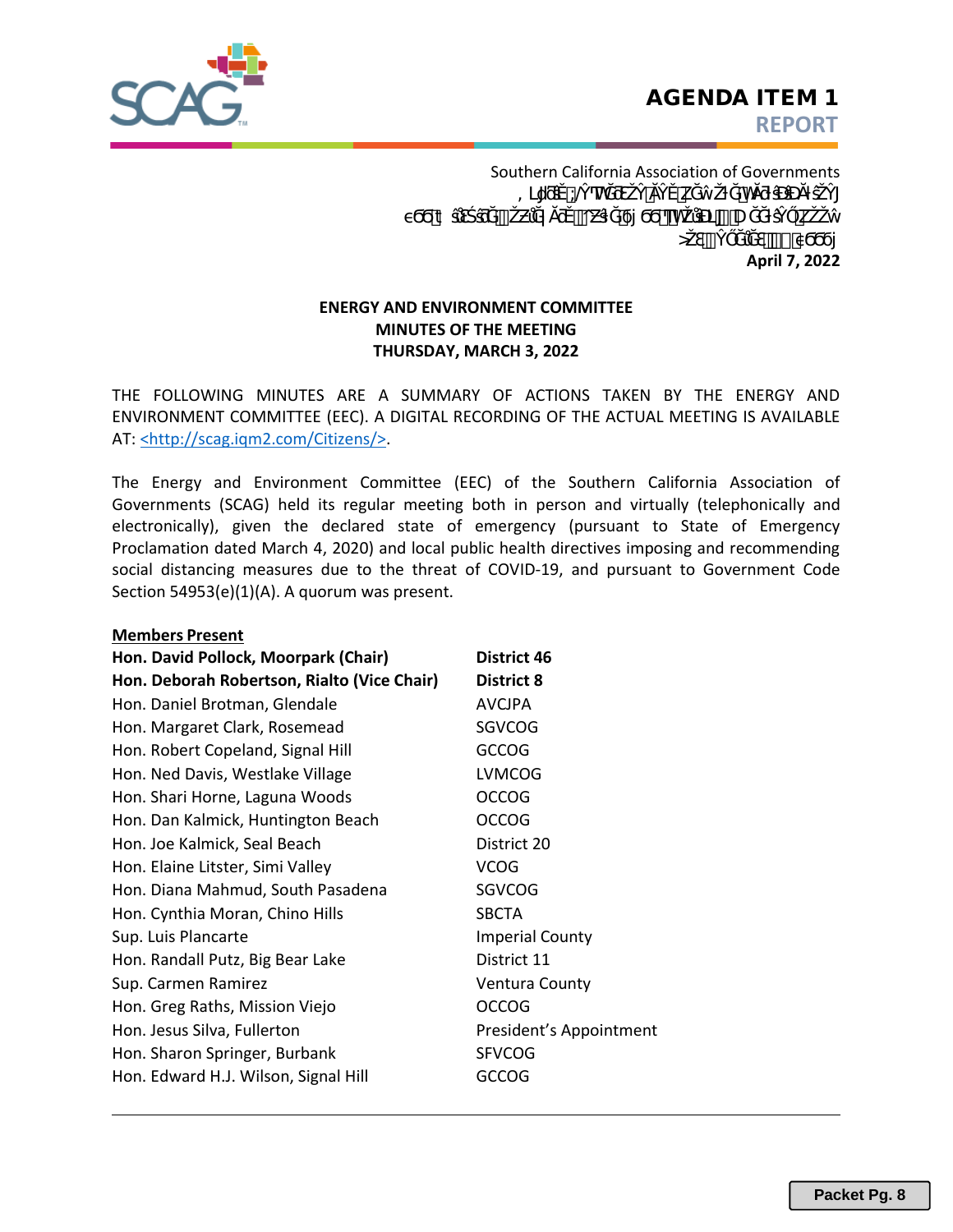



#### **Members Not Present**

| Hon. Cindy Allen, Long Beach           | District 30   |
|----------------------------------------|---------------|
| Hon. Ana Beltran, Westmoreland         | <b>ICTC</b>   |
| Hon. Maria Davila, South Gate          | <b>GCCOG</b>  |
| Hon. Rick Denison, Yucca Valley        | <b>SBCTA</b>  |
| Hon. Julian Gold, Beverly Hills        | <b>WSCCOG</b> |
| Hon. Britt Huff, Rolling Hills Estates | <b>SBCCOG</b> |
| Hon. Jonathan Ingram, Murrieta         | <b>WRCOG</b>  |
| Hon. Oscar Ortiz, Indio                | <b>CVAG</b>   |
| Hon. Richard Rollins, Port Hueneme     | <b>VCOG</b>   |
| Hon. Connor Traut, Buena Park          | <b>OCCOG</b>  |
| Hon. John Valdivia, Signal Hill        | <b>GCCOG</b>  |

# **CALL TO ORDER AND PLEDGE OF ALLEGIANCE**

Chair David Pollock called the meeting to order at 9:30 a.m. Policy Committee Member, Jesus Silva, Fullerton, President's Appointment, led the Pledge of Allegiance. Staff confirmed a quorum was present.

#### **PUBLIC COMMENT PERIOD**

Chair Pollock opened the public comment period and provided detailed instructions on how to provide public comments. He noted that this was the time for members of the public to offer comment for matters that are within SCAG's jurisdiction but are not listed on the agenda.

He reminded the public to submit comments via email to [EECPublicComment@scag.ca.gov.](mailto:EECPublicComment@scag.ca.gov) He noted that public comments received via email to after 5pm on Wednesday, March 2, 2022, would be announced and included as part of the official record of the meeting.

SCAG staff noted there were no written public comments received by email before or after the 5pm deadline on Wednesday, March 2, 2022. SCAG staff also noted that there were no public comments for matters not listed on the agenda.

Seeing no public comment speakers, Chair Pollock closed the public comment period for matters not listed on the agenda.

# **REVIEW AND PRIORITIZE AGENDA ITEMS**

There were no requests to prioritize agenda items.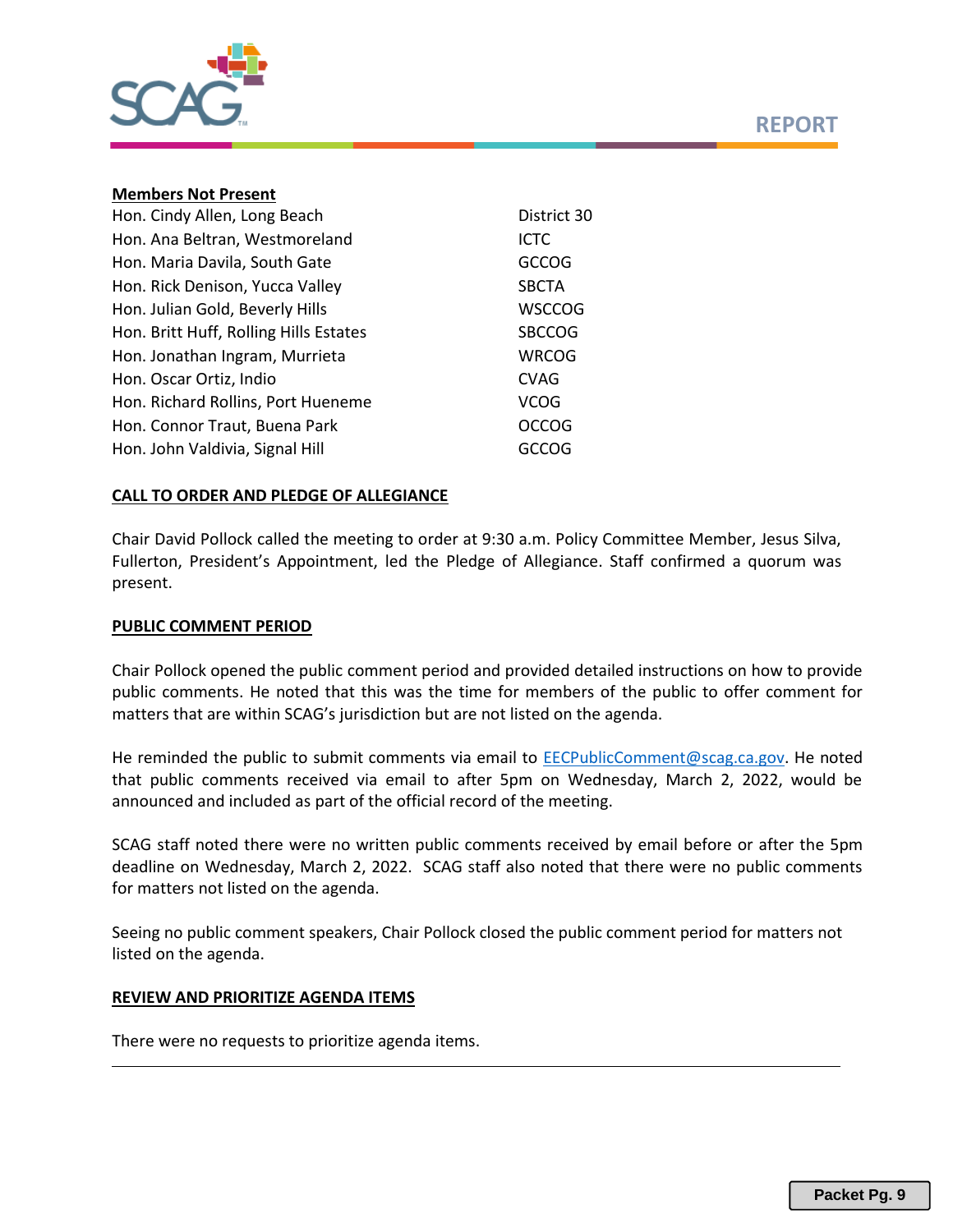

### **CONSENT CALENDAR**

There were no public comments on this item.

### Approval Items

1. Minutes of the Meeting - January 6, 2022

### Receive and File

2. Policy Development Framework for Connect SoCal 2024

A MOTION was made (Ramirez) to approve the Consent Calendar. Motion was SECONDED (Robertson) and passed by the following votes:

- **AYES:** Brotman, Clark, Copeland, Davis, Horne, D. Kalmick, J. Kalmick, Litster, Mahmud, Moran, Plancarte, Pollock, Putz, Ramirez, Raths, Robertson, Silva, Springer, Wallace and Wilson (20)
- **NOES:** None (0)

**ABSTAINS:** None (0)

### **INFORMATION ITEMS**

3. Southern California Edison (SCE) Charge Ready New Construction Rebate (NCR)

There were no public comments on this item.

Alison Linder, Senior Regional Planner, introduced Naveed Ahmad, Senior Advisor of eMobility and Business Development and Public Partnerships from Southern California Edison (SCE). She stated Mr. Ahmad would be discussing the new construction rebate which was a new program that targeted multifamily residential developers to install EV Chargers. She also introduced Michelle Sim, Director of Sustainability at Southern California Gas Company (SoCal Gas). She stated Ms. Sim would be talking about their commitment to Net Zero, which was a commitment business wide to reduce their carbon emission and would be focusing her presentation on some of the work they were doing around hydrogen fueling which would be an important zero emissions transportation fuel.

Mr. Ahmad shared his presentation, where he discussed SCEs Charge Ready Program Options. The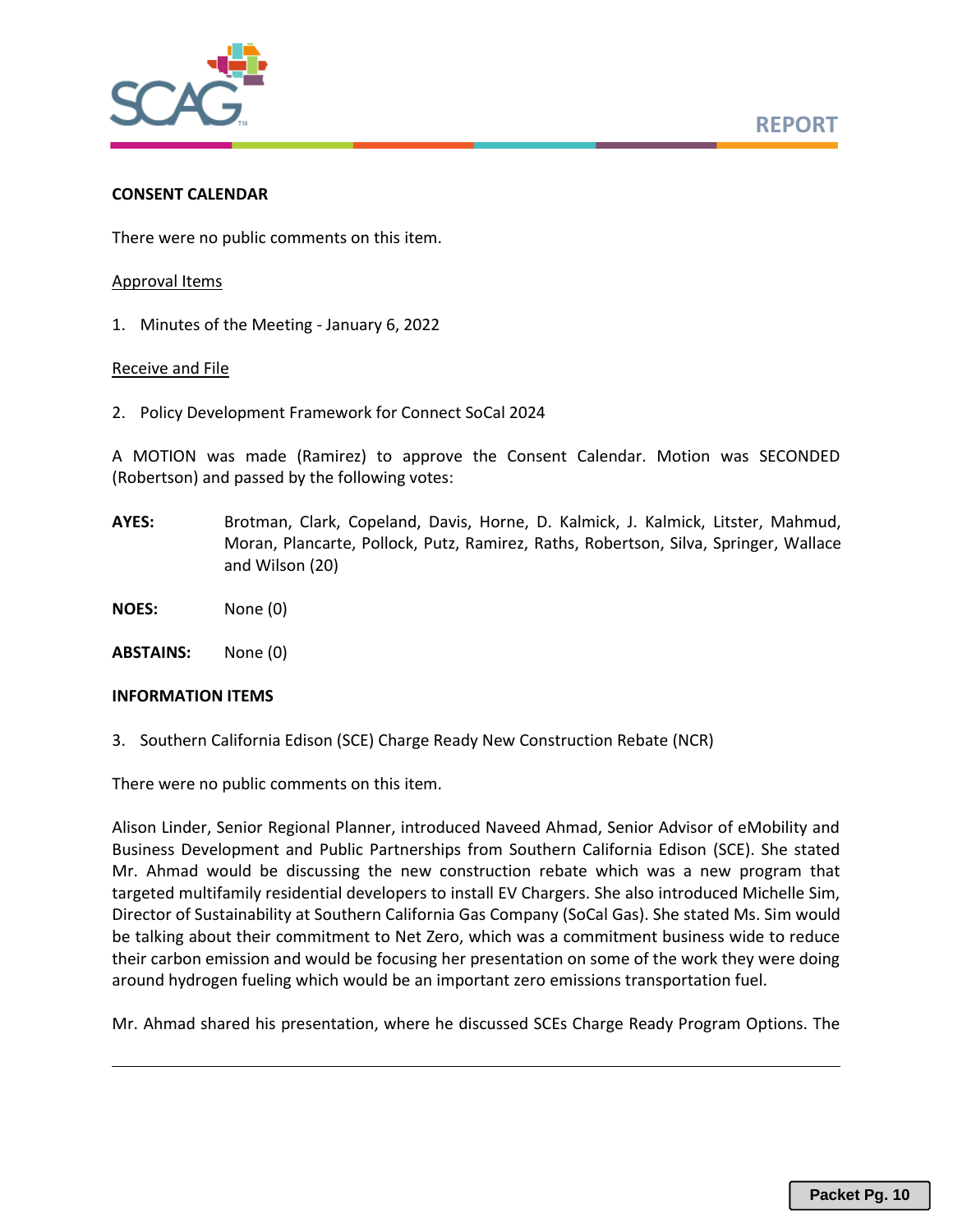

main focus of his presentation was on the new construction rebate. Furthermore, he discussed how the NCR options were valuable to property developers and other decision makers.

Mr. Ahmad responded to comments and questions expressed by the Committee members, including observations on availability of funding for new construction and existing multifamily residential buildings. He also addressed questions around EV charging meeting peak loads. Furthermore, he addressed available rebates for single family homes, and the having to enroll in time of use to mitigate costs.

The comprehensive staff report, including PowerPoint presentation, was included in the agenda packet and can be accessed on the SCAG website.

4. SoCal Gas Commitment to Net Zero

There were no public comments on this item.

Michelle Sim, Director of Sustainability at Southern California Gas Company (SoCal Gas), provided a high-level presentation on SoCal Gas' approach to climate objectives and its potential contribution to the regional planning exercises and mobility sector. She stated they were the largest gas utility in the nation serving 22 million customers regionally located in southern California. She stated their service stretched from Central California down to the Mexican border. She explained that they transported natural gas through their pipeline infrastructure and looked forward to increasing volumes of renewable natural gas with lower carbon intensity as well as exploring hydrogen as a decarbonization tool for the future. She highlighted her team was responsible for aligning their company business strategy around their five focus areas of sustainability, which are 1) Accelerate the Energy Transition; 2) Protect Climate and Improve Air Quality in Communities; 3) Increase Clean Energy Access and Affordability; 4) Advance Diversity, Equity, and Inclusion Culture; and Achieve World Class Safety.

Ms. Sim responded to comments and questions expressed by the committee members, including how hydrogen fuel cells fit in to the future economy, how hydrogen fuel fit into the housing element and how SoCal Gas could provide hydrogen to the powerplant in the City of Glendale.

The comprehensive staff report, including PowerPoint presentation, was included in the agenda packet and can be accessed on the SCAG website.

5. California Air Resources Board: Sustainable Communities & Climate Policy Update

There were no public comments on this item.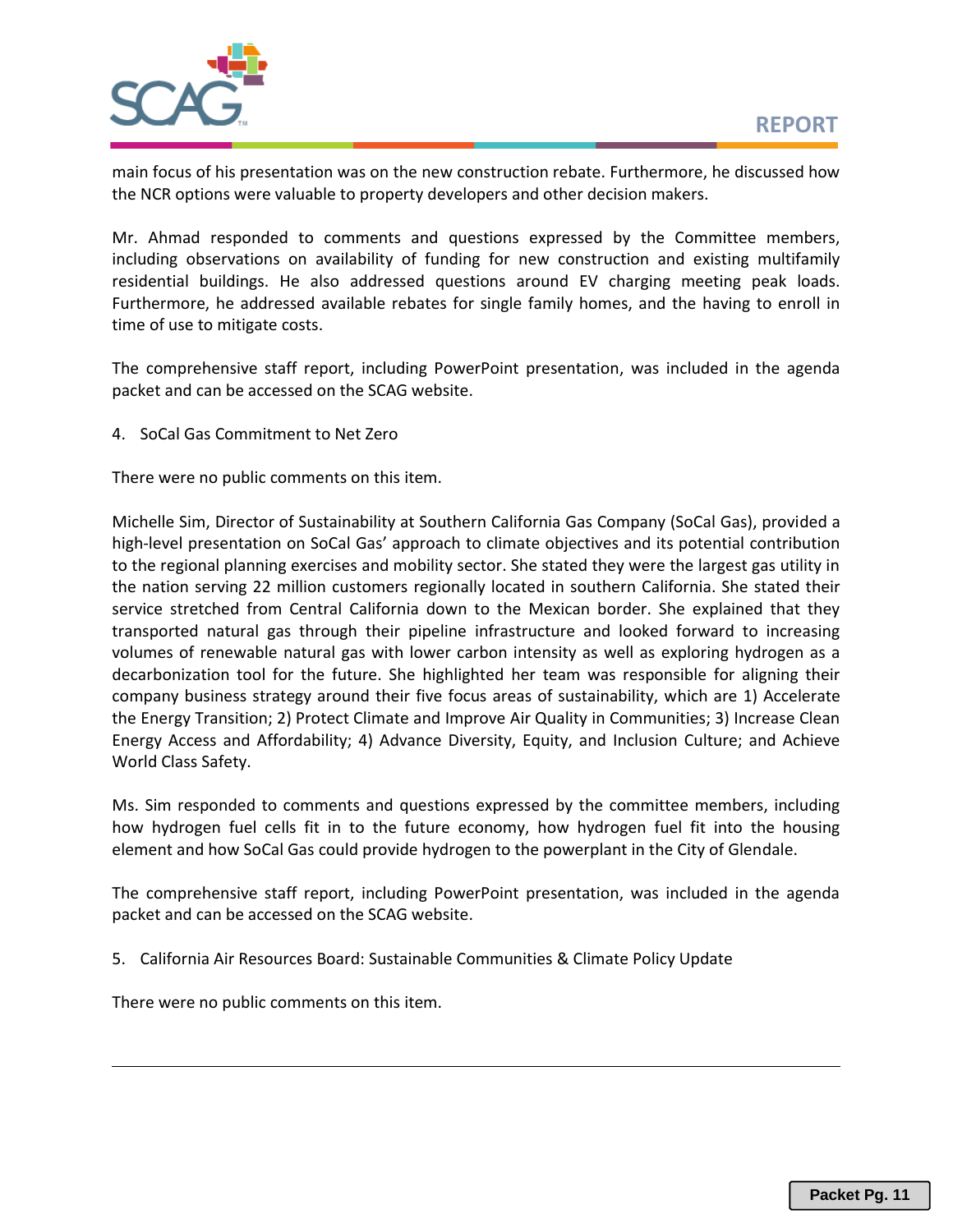

Sarah Dominguez, Senior Regional Planner introduced Lana Wong, with the California Air Resources Board (CARB), who would provide a presentation about the states Sustainable Communities policy framework.

Ms. Wong provided a broad overview of the SB 375 program as to why it was important, what it was expected to achieve, how it has been going and what can be done to help.

Ms. Wong responded to comments and questions expressed by the Committee members, including observations on how state funding was approached and how transportation and transit systems were working.

Sarah Jepson, Planning Director, informed the committee that conversations around the future of transit were occurring at the Transportation Committee [meeting].

The comprehensive staff report was included in the agenda packet and can be accessed on the SCAG website.

6. Connect SoCal's Program Environmental Impact Report (PEIR) 101

There were no public comments on this item.

Karen Calderon, Senior Associate Planner, provided an overview of Connect SoCal's PEIR. Specifically, what it is, why they do it and the CEQA requirement.

The comprehensive staff report, including PowerPoint presentation, was included in the agenda packet and can be accessed on the SCAG website.

# **CHAIR'S REPORT**

Chair Pollock stated that the April EEC meeting would have an item on the agenda, specifically dedicated for the election of the new EEC chair and Vice Chair for the year 2022-23. He stated that if they would like to nominate someone on the committee for the position of Chair or Vice Chair to email [the Clerk and Deputy Clerk] with the name of the individual and position no later than 5 p.m. on Friday, March 25. He stated that if no nominations were received by the deadline, nominations could be made from the floor and accepted at the time of the next meeting. He also announced that registration for the 57<sup>th</sup> Regional Conference and General Assembly was open, and it was taking place May 5-6, 2022, in Palm Desert.

# **STAFF REPORT**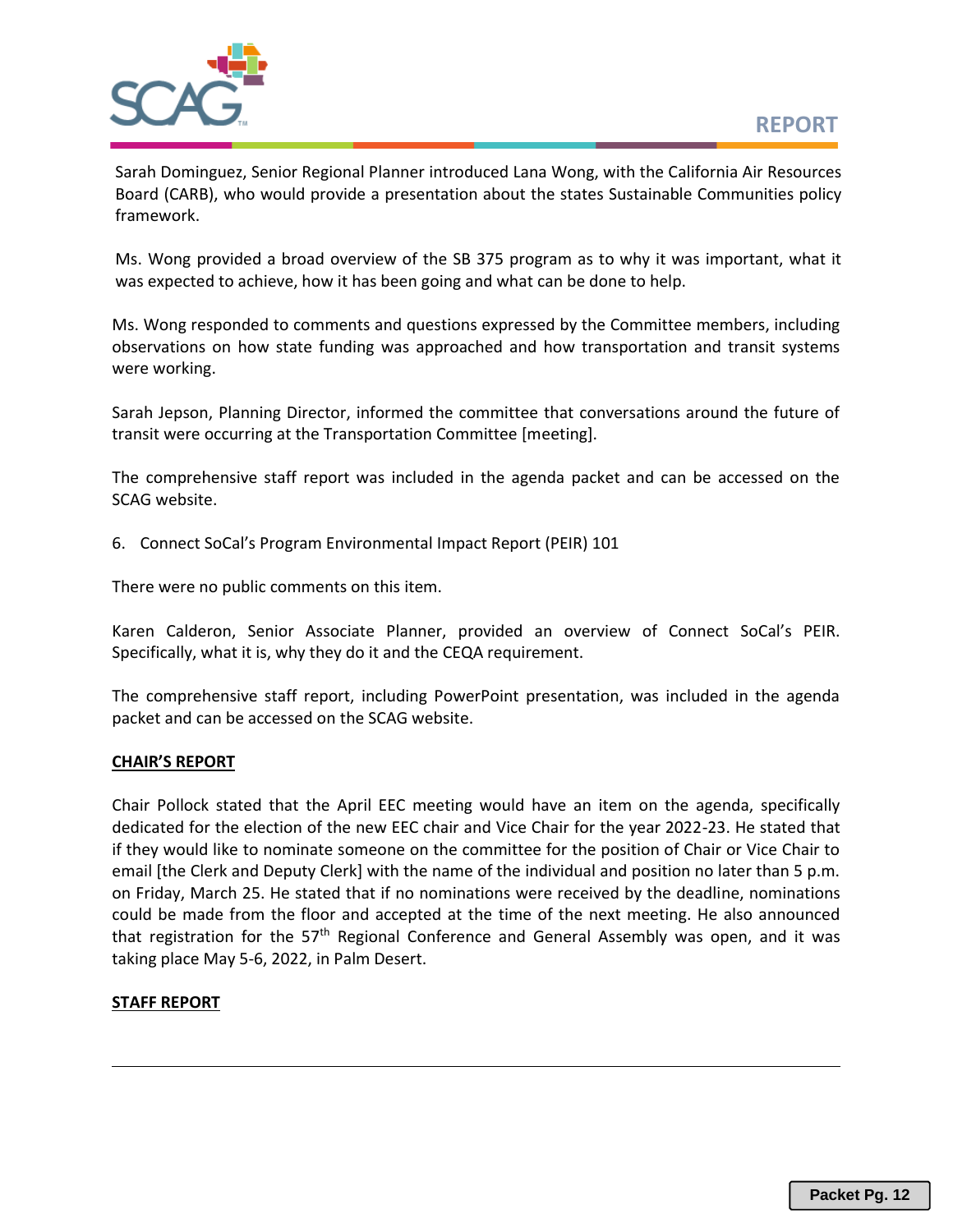

Rachel Wagner reminded everyone that the [Regional Conference and General Assembly] was free to attend for elected officials and city managers. She stated there was a special early bird discount rate of \$100 off general admission and special room rate for those who registered before March 31. She also stated that staff was working with City Clerks to confirm appointments of the voting delegates and alternates to the General Assembly.

# **FUTURE AGENDA ITEMS**

There were no future agenda items.

# **ANNOUNCEMENTS**

Policy Committee Member Diana Mahmud, announced that SCAG provided complimentary lodging for one-night at the General Assembly for committee members.

# **ADJOURNMENT**

There being no further business, Chair Pollock adjourned the Energy and Environment Committee meeting at 11:35 a.m.

> [MINUTES ARE UNOFFICIAL UNTIL APPROVED BY THE EEC] //